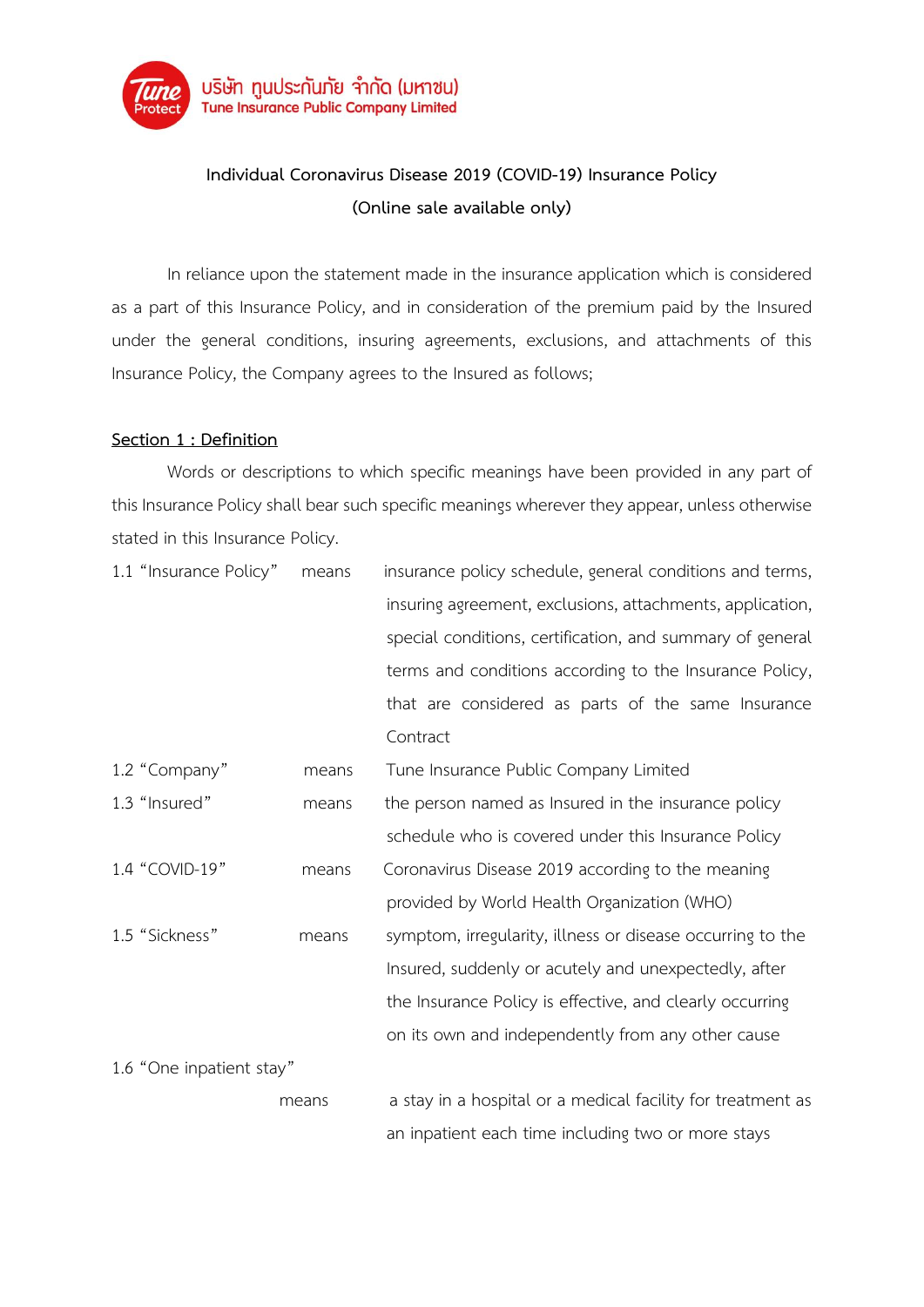

in a hospital or a medical facility for the same cause or disease or complication, provided that the interval of each stay in a hospital or a medical facility does not exceed 90 days since the last treatment, which are also considered as one stay.

| 1.7 "Pre-existing conditions" |       |                                                             |
|-------------------------------|-------|-------------------------------------------------------------|
|                               | means | sickness (including complications) occurring to the         |
|                               |       | Insured before the Insurance Policy is effective that has   |
|                               |       | not been fully cured                                        |
| 1.8 "Physician"               | means | a person graduated with Doctor of Medicine degree who       |
|                               |       | is legally licensed with the Medial Council to provide      |
|                               |       | medical treatment or surgery within the territory, but      |
|                               |       | must not be the Insured, or spouse or father/mother or      |
|                               |       | child of the Insured.                                       |
| 1.9 "Inpatient"               | means | a person who requires medical treatment in a hospital       |
|                               |       | or a medical facility continuously not less than 6 hours    |
|                               |       | and is registered as an inpatient based on diagnosis and    |
|                               |       | advice of a physician in accordance with the medical        |
|                               |       | standard for the period that is suitable for such sickness, |
|                               |       | including the case of being admitted as an inpatient,       |
|                               |       | and later dying before the 6-hour period have passed        |
| 1.10 "Outpatient"             | means | a person who receives medical services in an outpatient     |
|                               |       | department or in an emergency room of a hospital or a       |
|                               |       | medical facility or a clinic, and is not necessary for      |
|                               |       | inpatient treatment according to the diagnosis and          |
|                               |       | indications based on the medical standard                   |
| 1.11 "Hospital"               | means | any medical facility providing medical services that can    |
|                               |       | accommodate patients overnight with proper location,        |
|                               |       | sufficient medical personnel and full service               |
|                               |       | management, particularly room for major surgery as          |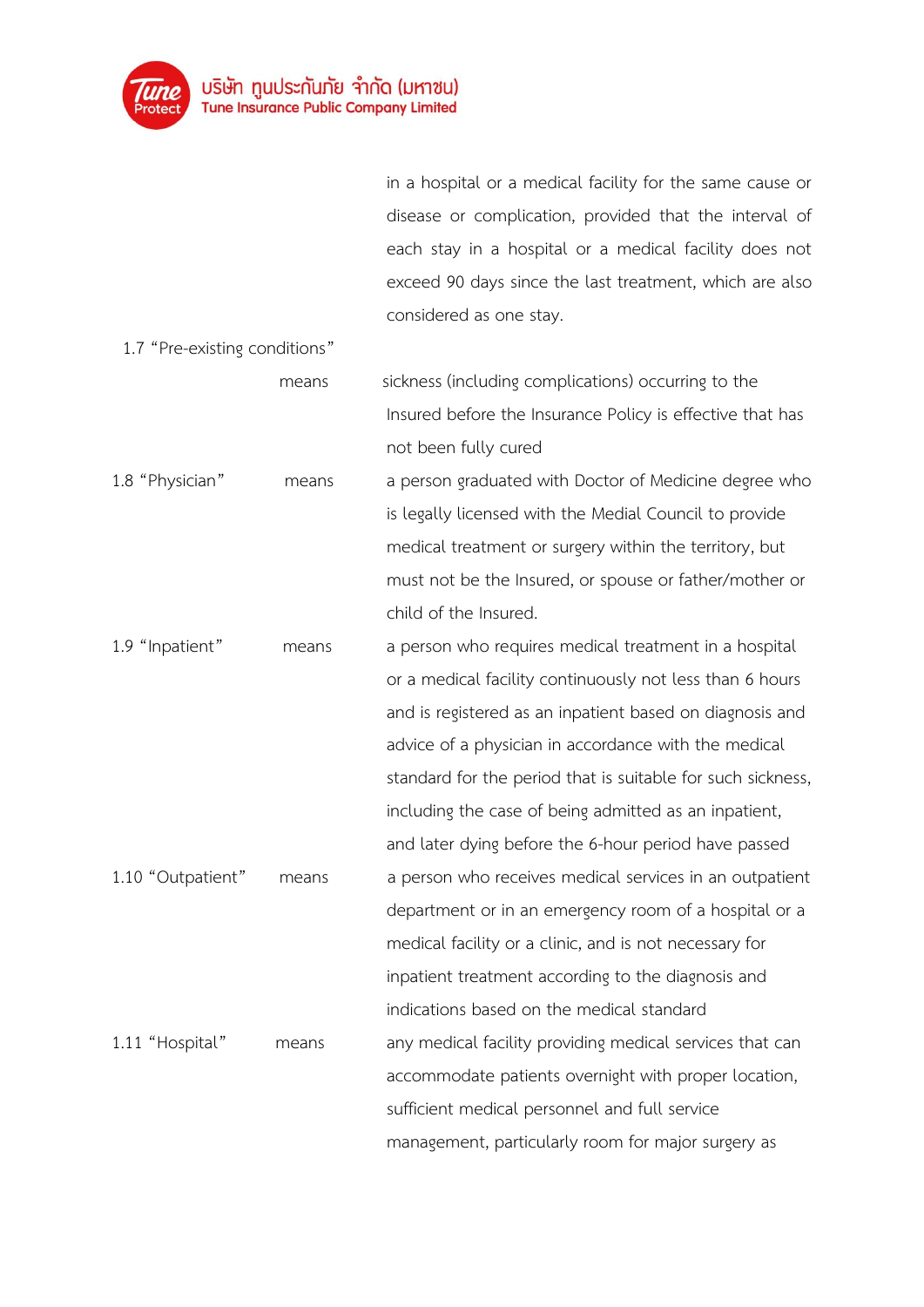

well as being licensed as a registered hospital according to the laws of that territory

1.12 "Medical facility"

|                                          | means | any medical facility providing medical services that can   |
|------------------------------------------|-------|------------------------------------------------------------|
|                                          |       | accommodate patients overnight and being licensed as       |
|                                          |       | a registered medical facility according to the law of that |
|                                          |       | territory                                                  |
| 1.13 "Clinic"                            | means | a conventional medical facility that is licensed by law,   |
|                                          |       | operated based on medical practitioners' diagnosis,        |
|                                          |       | unable to accommodate patients overnight and               |
|                                          |       | licensed as a registered clinic according to the laws of   |
|                                          |       | that territory                                             |
| 1.14 "Medical standard"                  |       |                                                            |
|                                          | means | international rules or guidelines for conventional         |
|                                          |       | medicine that lead to appropriate treatment plans for      |
|                                          |       | patients based on medical needs and in accordance          |
|                                          |       | with the conclusion from the illness history, detection,   |
|                                          |       | autopsy results or others (if any)                         |
| 1.15 "Medical necessity"                 |       |                                                            |
|                                          | means | (1) in accordance with the diagnosis and treatment for     |
|                                          |       | the patient's sickness;                                    |
|                                          |       | (2) in accordance with the medical indication of the       |
|                                          |       | standard for conventional medical practice;                |
|                                          |       | (3) not primarily for the convenience of the patient or    |
|                                          |       | his/her family or medical service provider solely; and     |
|                                          |       | (4) in accordance with the suitable medical treatment      |
|                                          |       | based on the necessity for the patient's sickness          |
| 1.16 "Necessary and reasonable expenses" |       |                                                            |

means medical treatment fees and/or any reasonable expenses upon comparing with the services provided by a hospital or a medical facility or a clinic charged to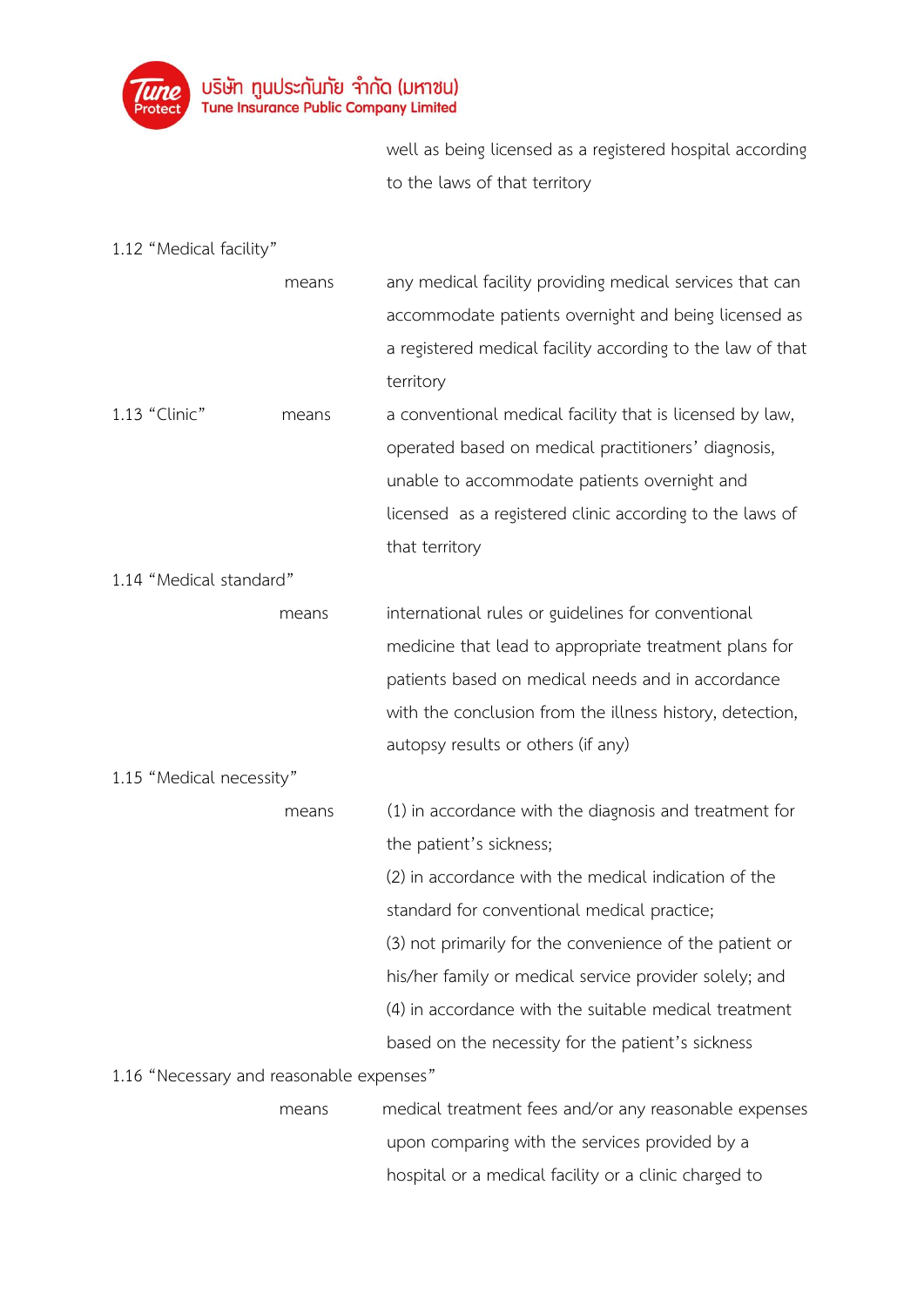

general patient of the hospital or the medical facility or the clinic where the Insured has received treatment 1.17 "Policy year" means a period of one year from the date on which the Insurance Policy is effective or the subsequent annual anniversary thereafter

### **Section 2: General Terms and Conditions**

#### **1. Insurance Contract**

This insurance contract is executed based on the reliance on the statement declared by the Insured in the application form and additional declaration (if any) duly signed by the Insured as the evidence to accept such Insurance Policy. The company therefore issued the Insurance Policy and wordings, general conditions, coverage agreement and exclusions under this Insurance Policy.

In case that the Insured has already known but provided false statement in the declaration as mentioned in the first paragraph, or already known any fact but concealed thereof, of which if it is known to the Company, it would have induced the Company to raise the premium or refuse to enter into the insurance contract. In this regard, this insurance contract shall become voidable according to Section 865 of the Civil and Commercial Code and the Company is entitled to terminate this insurance contract.

The Company will not deny the responsibility based on statements other than those declared by the Insured in the documents stated in the first paragraph.

## **2. Validity and Alteration of Contract**

This Insurance Policy including the insuring agreement and attachments form parts of the insurance contract. Alteration of any statements in this insurance contract shall be valid upon being consented by the Company and noted in this Insurance Policy or its attachments.

#### **3. Failure to dispute or object to the invalidity of the insurance contract**

The Company will not dispute or object to the invalidity of this insurance contract when the Insurance Policy has been in force for 2 consecutive years or longer from the date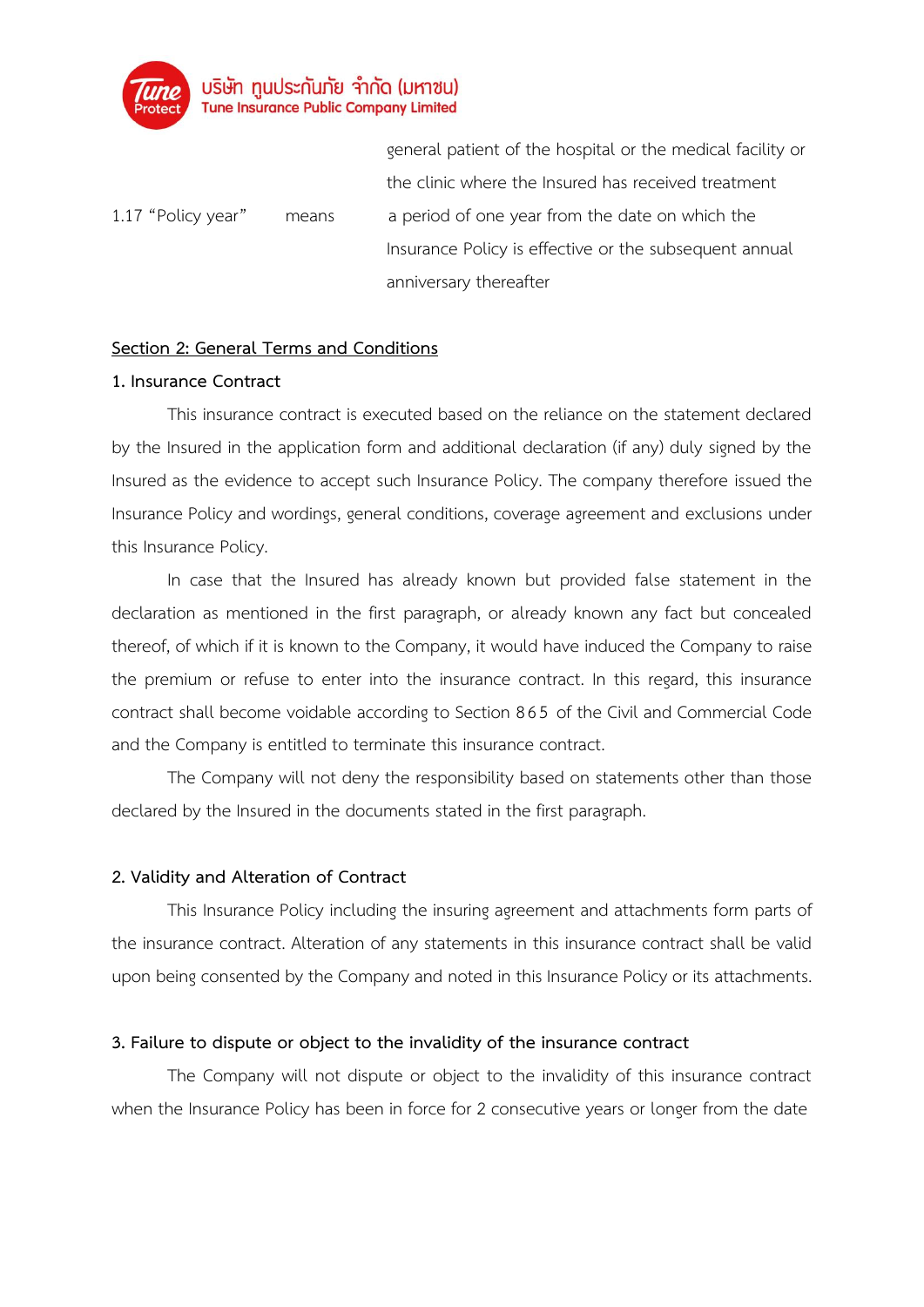

on which the Insurance Policy came into force for the first time, except the case of lack of insurance premium payment.

In the event that the Company knows the information that can lead to the right to avoid the insurance contract but did not exercise the right of avoidance within 1 month from the time of acknowledgement, the Company cannot avoid the validity of the insurance contract in this case.

#### **4. Medical Examination**

The Company has the right to require a medical examination, investigate medical treatment records and check laboratory results of the Insured while the Company considers a claim for compensation as deemed appropriate by professional physician(s) appointed by the Company, as well as entitling to perform autopsy, if necessary, not contrary to the law and not contrary to religious doctrines, at the expense of the Company.

In the event that the Insured refuses to allow the Company to examine the treatment records and check the medical diagnosis of the Insured for the purpose of considering the payment of benefits. The company can refuse to provide coverage to the Insured.

#### **5. Premium Payment**

Annual premium payment is due immediately or before the coverage starts by the Insured and the coverage will start on the date specified in the insurance policy schedule.

#### 6. **Compensation payment**

The Company will pay compensation within 15 days from the date on which the Company received complete and correct proofs of loss or damage. Compensation for death will be paid to the Beneficiary, while other compensation will be paid to the Insured.

In case it is doubtful that such above mentioned claim is not in compliance with the insuring agreement stated in the Insurance Policy, the prescribed period may be extended as deemed necessary but shall not exceed 90 days from the date on which the Company receives complete documents.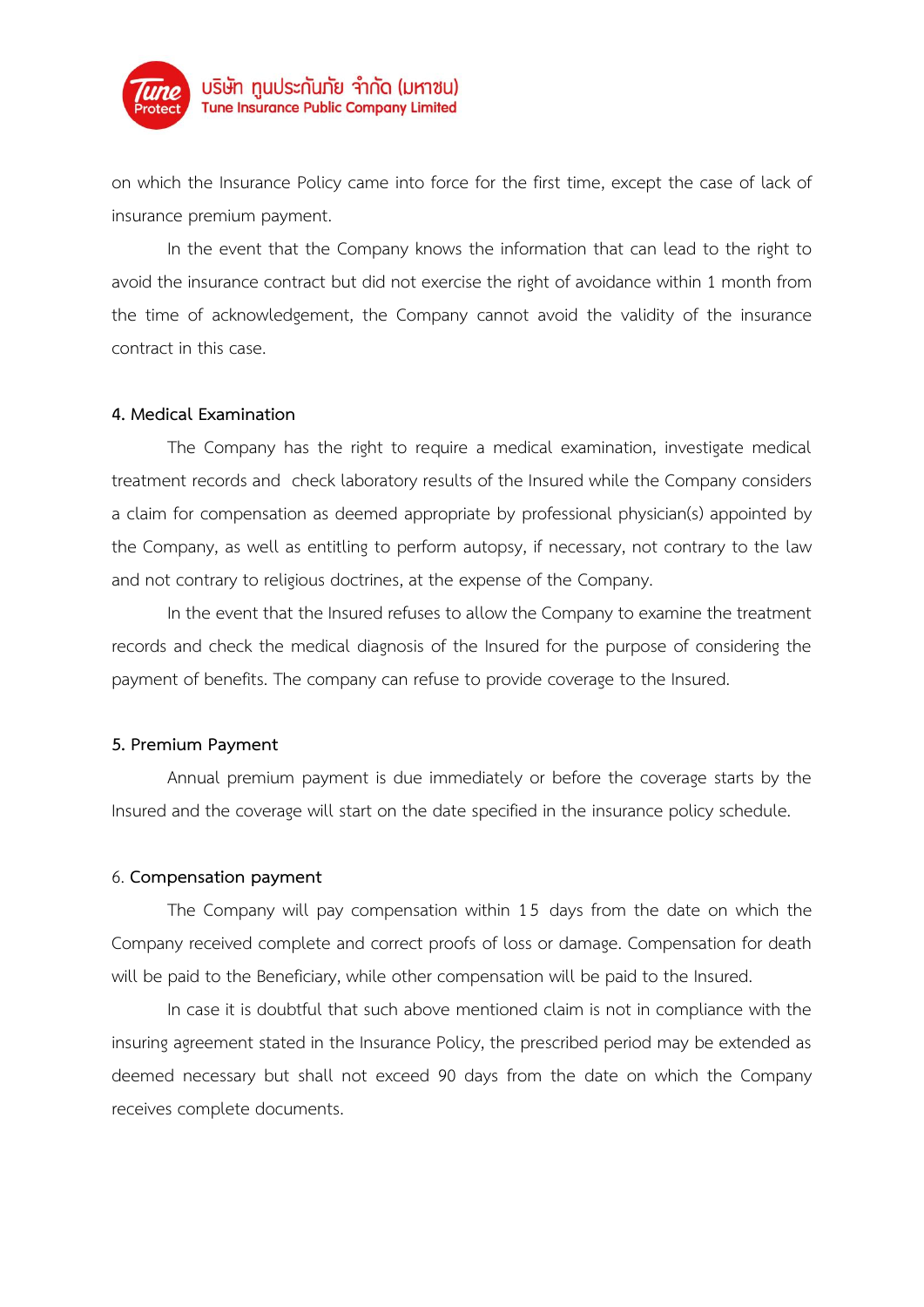

If the Company is unable to complete the compensation payment within the period mentioned above, the Company will be responsible to pay 15% interest per annum of the payable amount commencing from the due date.

If medical treatment has taken place in a hospital or a medical facility or a clinic outside Thailand, the Company will pay benefits based on foreign currency exchange rates on the date specified in the receipt of medical treatment fees.

## **7. Cancellation of Insurance Policy**

7.1 The Company shall have the right to cancel the Insurance Policy by giving written notice not less than 15 days in advance by registered mail to the Insured's last known address. In such event, the Company shall refund the paid premium to the Insured after calculating premium deduction for the covered period of the Insurance Policy on a pro rata basis.

7.2 The Insured shall have the right to cancel the Insurance Policy by giving written notice to the Company and shall be entitled to receive premium refund after calculating premium deduction for the covered period of the Insurance Policy on a short rate basis as per the table of short-term premium rate provided below: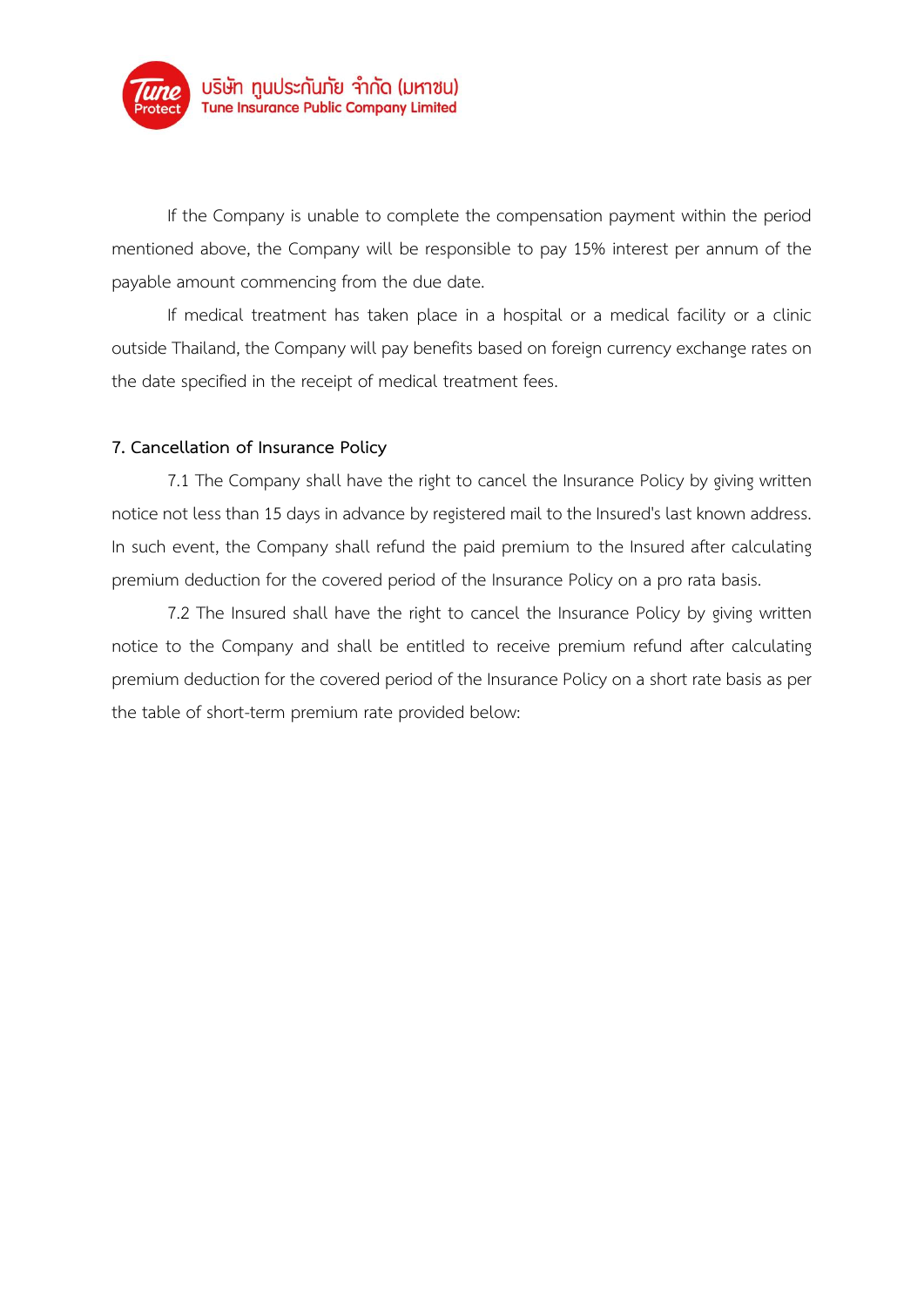

| Period of Coverage | Percentage of  |  |  |  |  |  |
|--------------------|----------------|--|--|--|--|--|
| (not over/month)   | Annual Premium |  |  |  |  |  |
| $\mathbf{1}$       | 15             |  |  |  |  |  |
| $\overline{2}$     | 25             |  |  |  |  |  |
| $\overline{3}$     | 35             |  |  |  |  |  |
| $\overline{4}$     | 45             |  |  |  |  |  |
| 5                  | 55             |  |  |  |  |  |
| 6                  | 65             |  |  |  |  |  |
| $\overline{7}$     | 75             |  |  |  |  |  |
| 8                  | 80             |  |  |  |  |  |
| 9                  | 85             |  |  |  |  |  |
| 10                 | 90             |  |  |  |  |  |
| 11                 | 95             |  |  |  |  |  |
| 12                 | 100            |  |  |  |  |  |

## **The Schedule of short-term premium rate**

With regard to the Cancellation of Insurance Policy according to this condition regardless by any party, the entire Insurance Policy must be canceled. It is not possible to select the cancellation for any part of insuring agreement.

## **8. Automatic Termination**

The coverage under this Insurance Policy will terminate immediately upon any of the following events:

8.1 on the expiry date of the Insurance Policy as specified in the insurance policy schedule

8.2 in the insured year that the Insured is on completion of 99 years of age

8.3 when the Insured fails to pay insurance premiums according to the general terms and conditions stated in clause 5.

8.4 when the insured dies

8.5 when the Insured is incarcerated in a prison or a correctional institution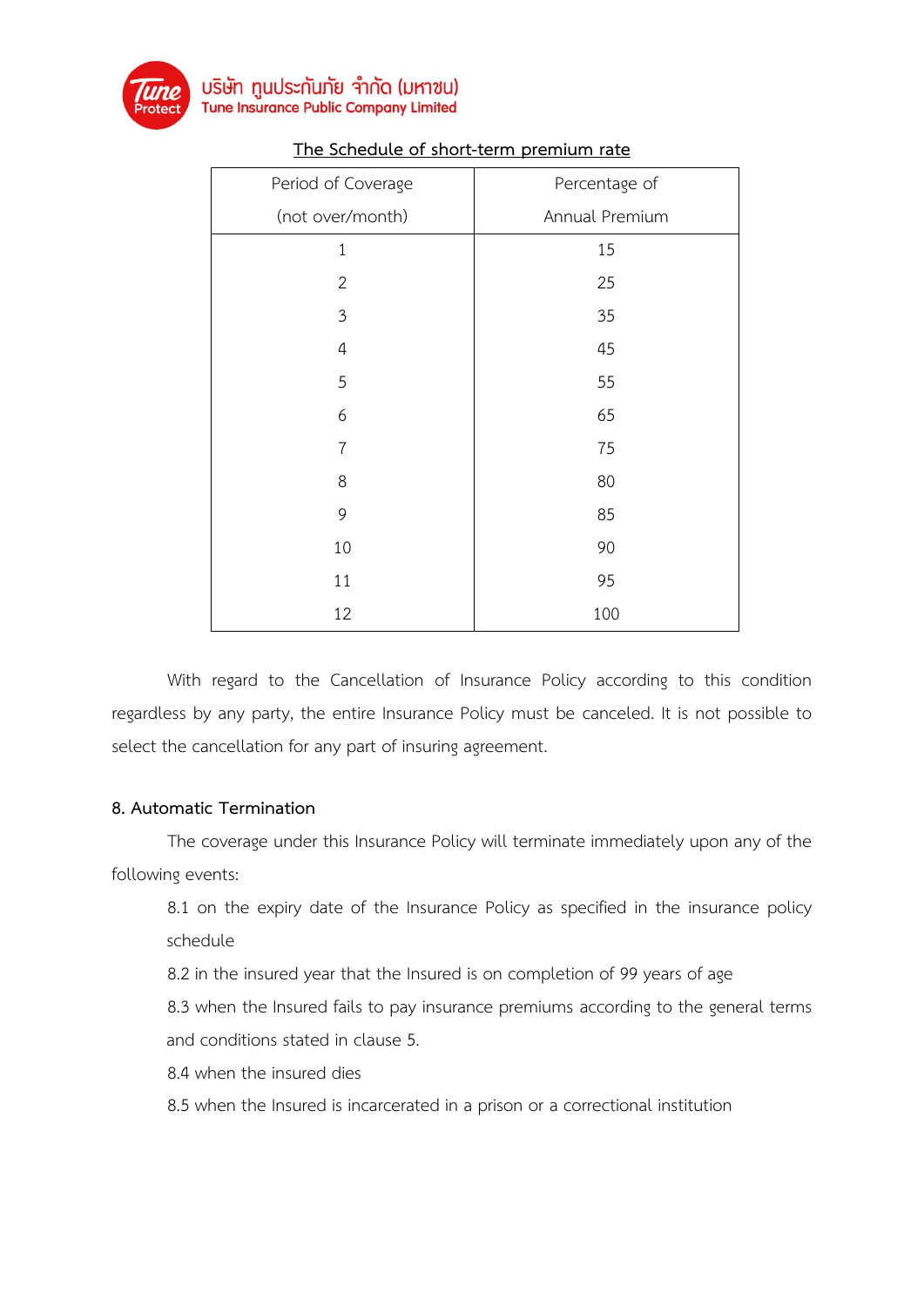

For the termination of coverage under clause 8.4 or 8.5, the Company will return the premium to the Insured or the Beneficiary after calculating premium deduction for the covered period of the Insurance Policy on a pro rata basis.

8.6 Each coverage under this Insurance Policy will be terminated when the Company has completely paid the compensation at the maximum sum insured as specified in the insurance policy schedule of that coverage. The Company will continue to provide coverage until the end of the insurance period solely for the sum insured of other remaining coverage.

8.7 This Insurance Policy and all insurance under the Insurance Policy will terminate at 24.00 (local time in Thailand) on the expiry date of the Insurance Policy.

### **9. Arbitration**

In case of dispute, contradictory, or any claim under the Insurance Policy between the person who has the right to claim under the Insurance Policy and the Company, if that person requires or finds it necessary to settle the dispute by arbitration, the Company agree to such arbitration according to the arbitration regulations governed by the Office of Insurance Commission (OIC).

## **10. Right to request cancellation of Insurance Policy (Free Look Period)**

If the Insured requires the cancellation of this Insurance Policy for any reason, the Insured has the right to request cancellation of the Insurance Policy and return the Insurance Policy to the Company within 15 days from the date of receiving the Insurance Policy from the Company, unless the company has issued the Insurance Policy to the Insured by electronic means, the Insured does not have to return the Insurance Policy to the Company. This Insurance Policy is deemed to be ineffective from the start date of the insurance period as specified in the insurance policy schedule. The Company shall not be liable for any loss or damage occurring under this Insurance Policy and the Company will return all received premiums to the Insured in accordance with the mutually agreed method without deducting any expenses.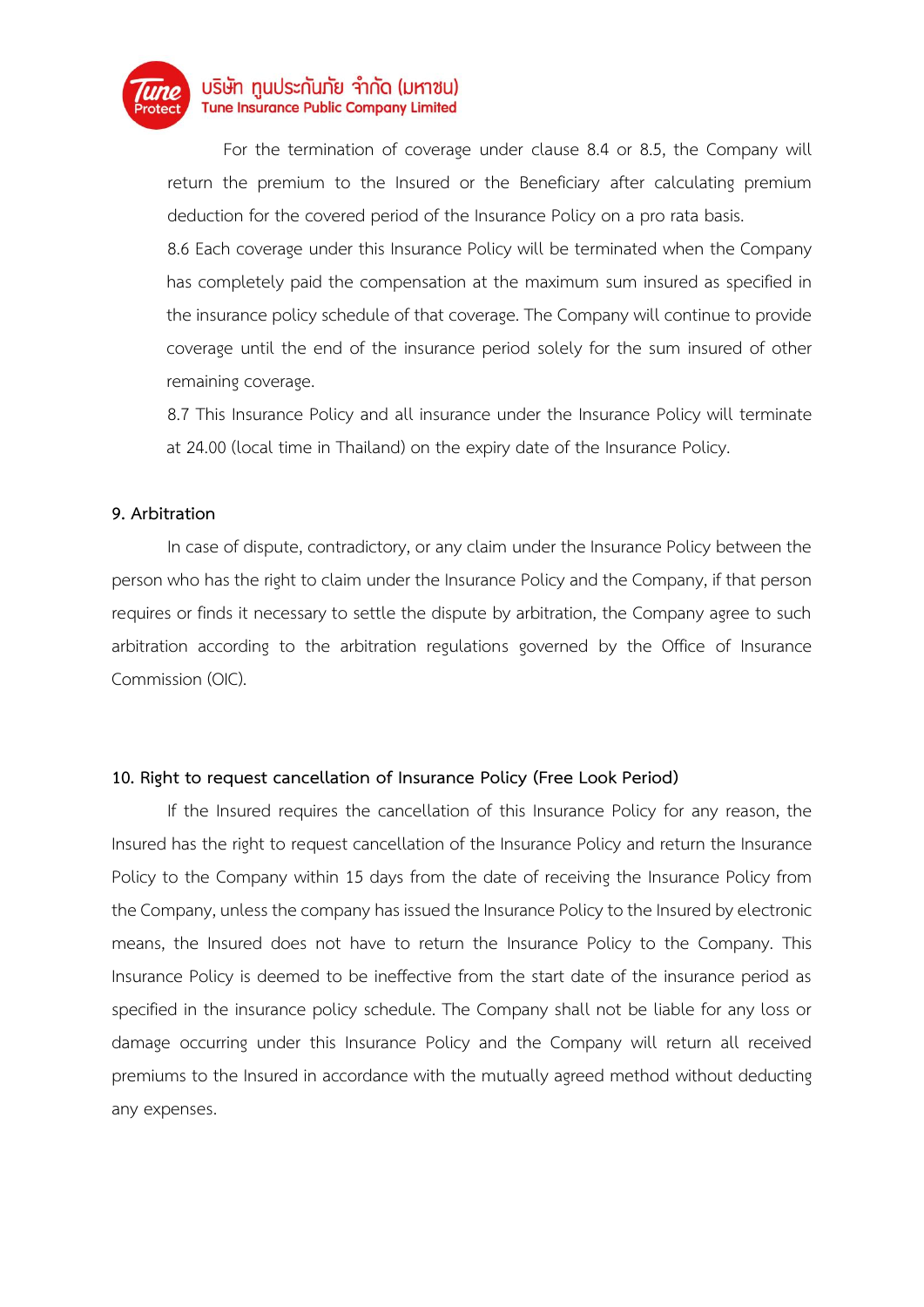

# **11. Precedent Condition**

The Company shall not be liable for compensation under this Insurance Policy unless the Insured has fully and correctly complied with the insurance contract and the conditions of this Insurance Policy.

# **Section 3: General Exclusions**

Insurance under this coverage category does not cover any loss or damage caused by or as a result of the following reasons:

- 3.1 Pre-existing conditions
- 3.2. Non-conventional treatment including alternative medicine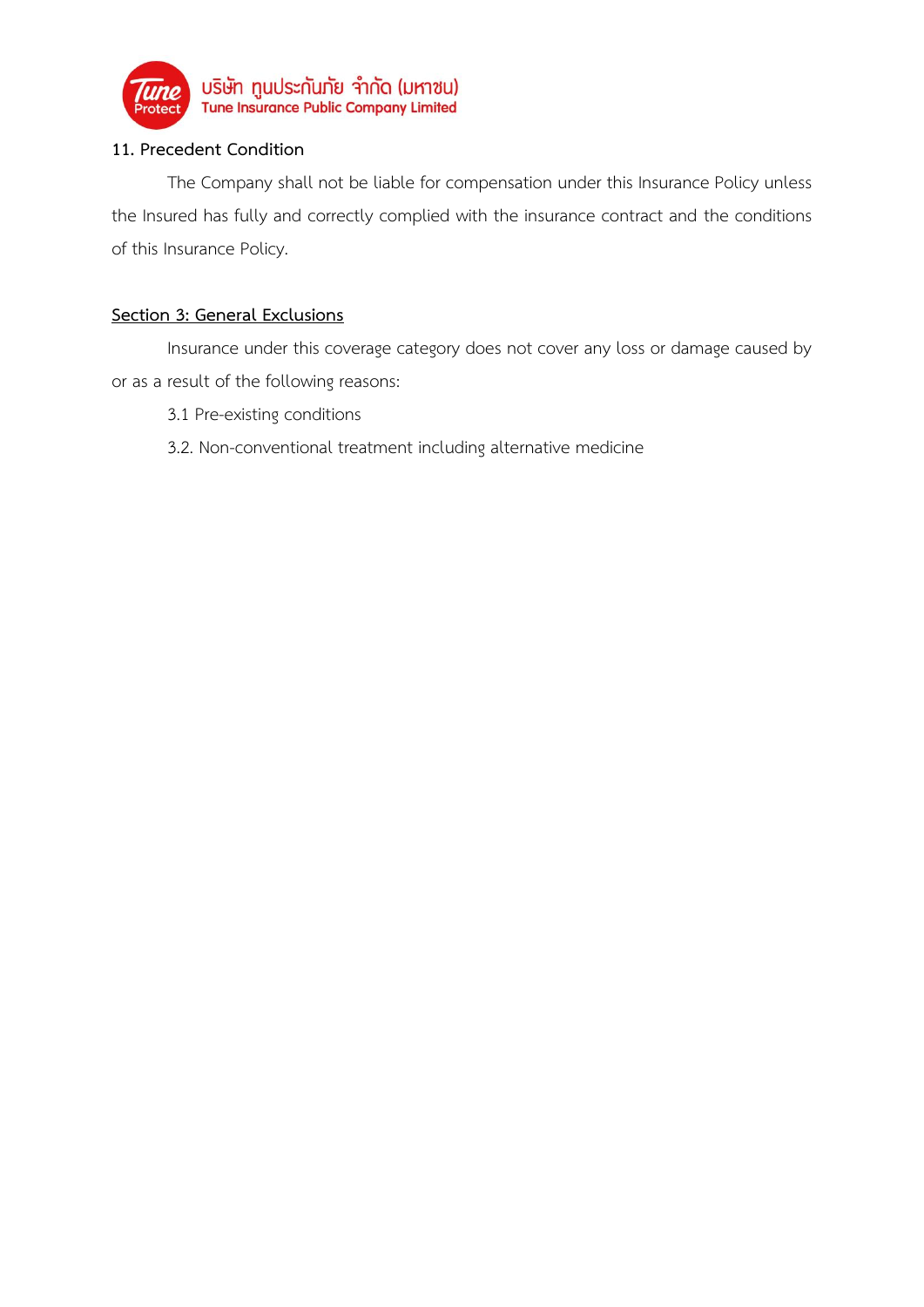

# **Section 4: Insuring Agreement**

Under the regulations, Insuring Agreement, Exclusions, General Terms and Conditions, and attachments of the Insurance Policy as well as in return for the premium that the insured must pay, the Company agrees to provide the following coverage: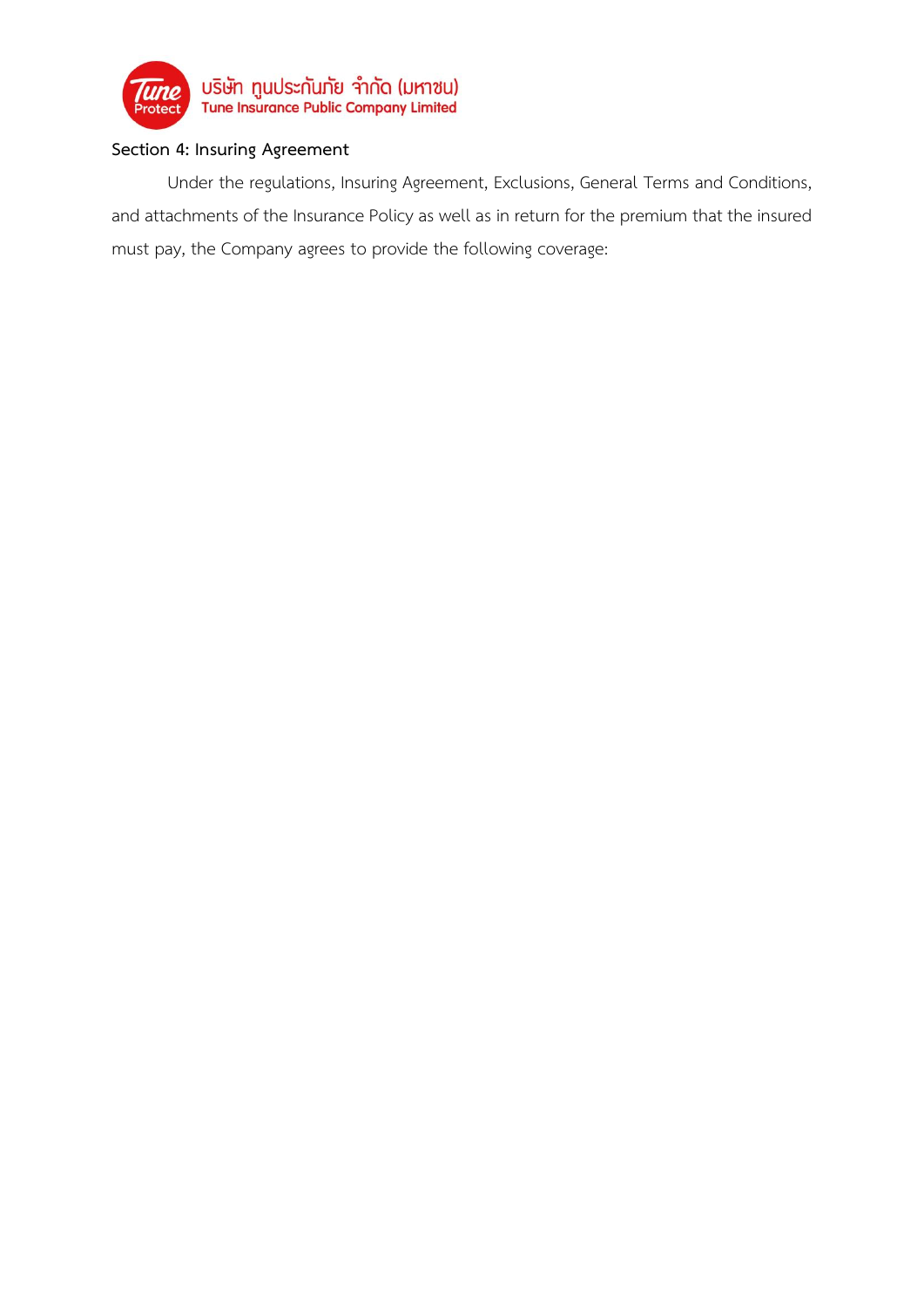

## **Insuring Agreement**

**Sickness with one of the conditions caused by the Coronavirus Disease 2019 (COVID-19)**

### **Coverage**

During the period that this Insurance Policy is in force, if the Insured is diagnosed by a physician for the first time as sick with one of the conditions caused by Coronavirus Disease 2019 (COVID-19) as defined while the Insured is still alive, the Company will pay compensation according to the sum insured as specified in the insurance policy schedule.

In the event that the Insured becomes sick with more than one condition caused by Coronavirus Disease 2019 (COVID-19), the Company will pay compensation for one condition only.

### **1. Coma**

Coma means fainting or loss of consciousness diagnosed by an internist or a neurosurgeon with all of the following characteristics detected:

1.1 unavoidably rely on life support equipment to sustain life

1.2 no response to external stimuli for at least 96 hours

1.3 being assessed as permanent brain damage resulting in permanent inability to perform any daily activities after 30 days from the date of fainting or loss of consciousness

This does not include fainting or loss of consciousness caused directly by alcohol consumption or drug abuse.

## **2. Brain Death and Neurologic Failure**

Brain Death and Neurologic Failure means the permanent loss of function in the brain and nervous system, and body failure to respond to any stimuli, that are diagnosed by a physician according to the criteria of the Medical Council.

#### **3. Terminal Illness**

Terminal illness means an illness which is considered as a serious illness with no curable treatment, and has received an opinion from a physician practicing conventional medicine who provides medical treatment that the said illness will cause death from the following diseases: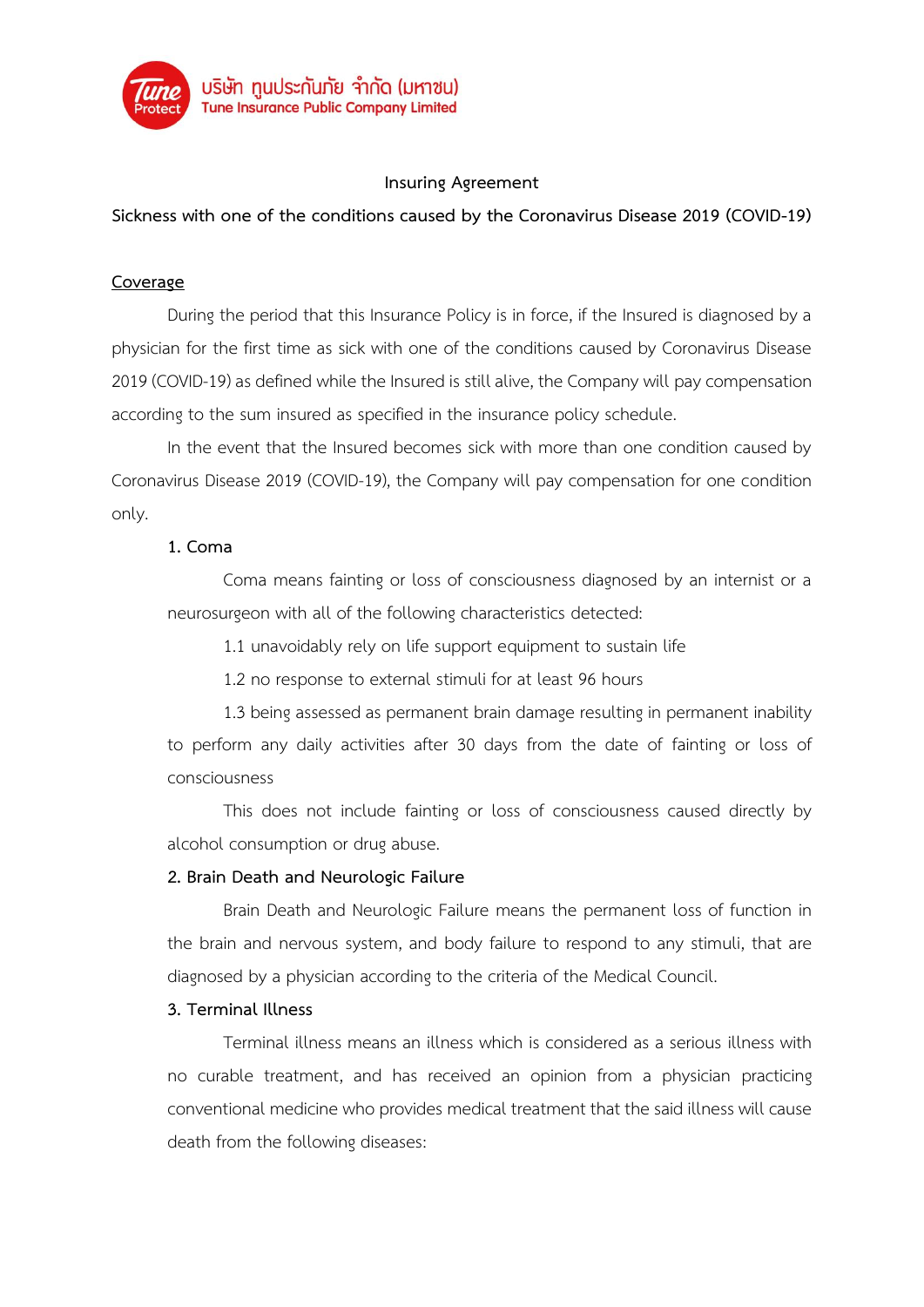

3.1 Coronavirus Disease 2019 (COVID-19) according to meanings provided by the World Health Organization (WHO)

3.2 Severe Chronic Obstructive Pulmonary Disease or End-Stage Lung Disease

means severe chronic obstructive pulmonary disease or end-stage lung disease that has been diagnosed by a pulmonologist and has all of the following characteristics:

1. It is necessary to provide oxygen at all times. The indication of oxygenation refers to arterial oxygen pressure less than or equal to 55 mmHg while breathing.

2. Force Expiratory Volume 1st second (FEV 1) less than 1 liter continually for more than 2 months

# **Claims for benefits and submitting proofs of damage**

The Insured, the Beneficiary or his/her representatives, as the case may be, must submit the following proofs to the Company within 30 days from the date on which the Insured becomes sick with one of the conditions caused by Coronavirus Disease 2019 (COVID-19) at his/her own expenses:

1. Compensation Claim Form specified by the Company

2. Medical report confirming the sickness with one of the conditions caused by the Coronavirus Disease 2019 (COVID-19)

3. The insured's medical treatment records (if any)

4. Documents or proofs as required by the Company as necessary (if any)

Failure to submit the proofs within the afore-mentioned period does not deteriorate the right to claim, if it can be demonstrated that there are reasonable grounds for failing to submit such proofs within the specified period, but the submission has been made as soon as possible.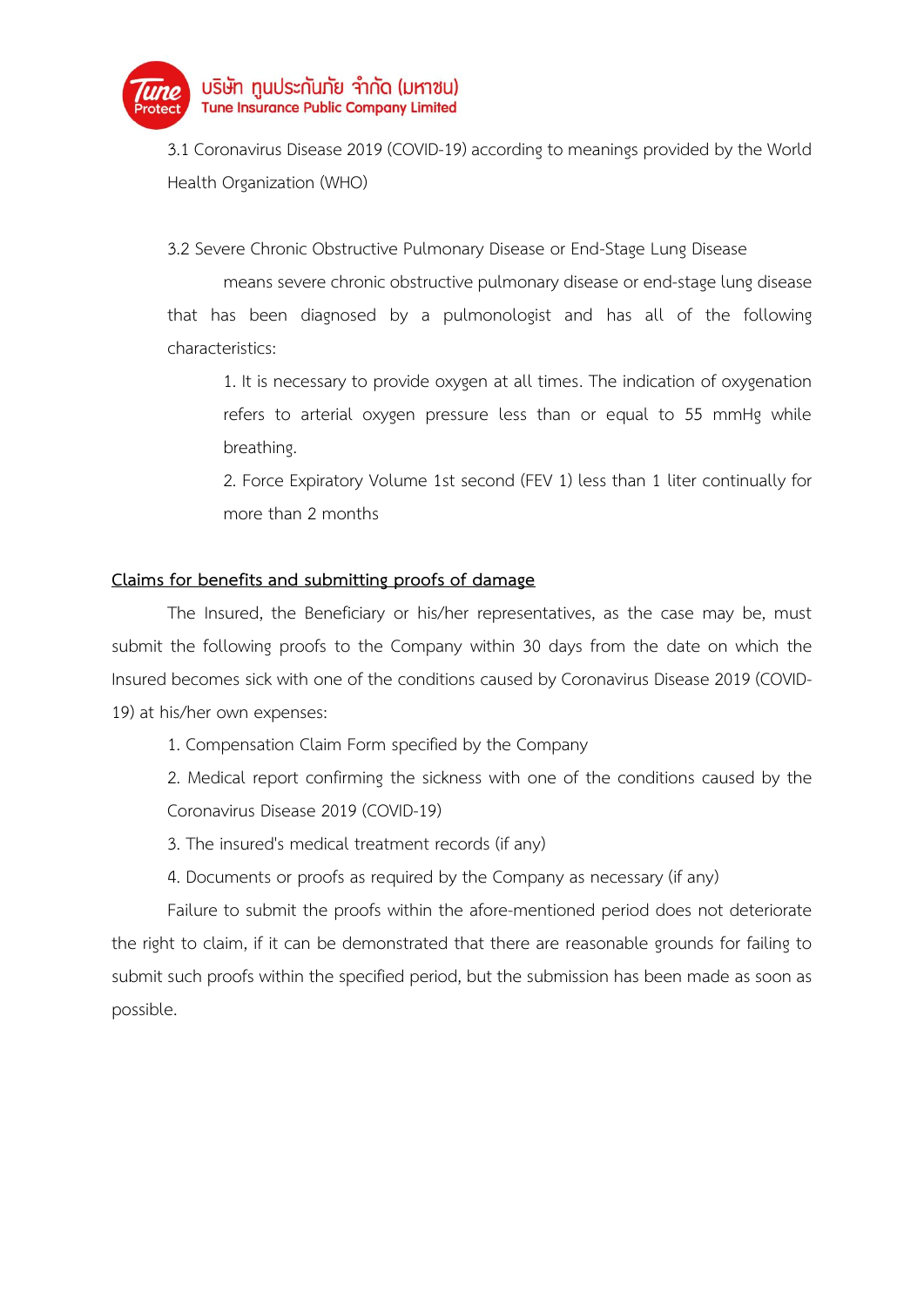

## **Insuring Agreement**

# **Medical treatment from the Coronavirus Disease 2019 (COVID-19)**

## **Coverage**

While the Insured is covered under this Insurance Policy, If the Insured is sick from Coronavirus disease 2019 (COVID-19), which occurs after 14 days of non-coverage period from the date on which the Insurance Policy is effective for the first time as specified in the insurance policy schedule, causing the requirement for medical treatment in a hospital, a medical facility or a clinic, whether as an inpatient or an outpatient,

The company will pay compensation for necessary and reasonable expenses incurred from medical treatment according to medical necessity and medical standard based on the amount actually paid; but not exceeding the sum insured as specified in the insurance policy schedule, to the Insured.

## **Limitation**

1. Room rate for inpatient is limited to no more than 5,000 baht per day. However, this limitation does not apply in the case of being admitted to an Intensive Care Unit (ICU) according to medical standard.

# **Claims for benefits and submitting proofs of damage**

The Insured, the Beneficiary or his/her representatives, as the case may be, must submit the following proofs to the Company within 30 days from the date on which the Insured leaves the hospital, the medical facility or a clinic at his/her own expenses:

- 1. Compensation Claim Form specified by the Company
- 2. Medical report indicating significant symptoms, diagnosis results, and treatment
- 3. Original receipt showing expenses or the closing statement with the receipt
- 4. Copy of the Insured's Identification Card
- 5. Documents or proofs as required by the Company as necessary (if any)

The receipt showing the expenses must be the original receipt, and the Company will return the original receipt certifying the amount paid in order for the Insured to claim the remaining amount from other insurers. However, if the Insured receives compensation from the state welfare or any other welfare or other insurance, the Insured must submit a copy of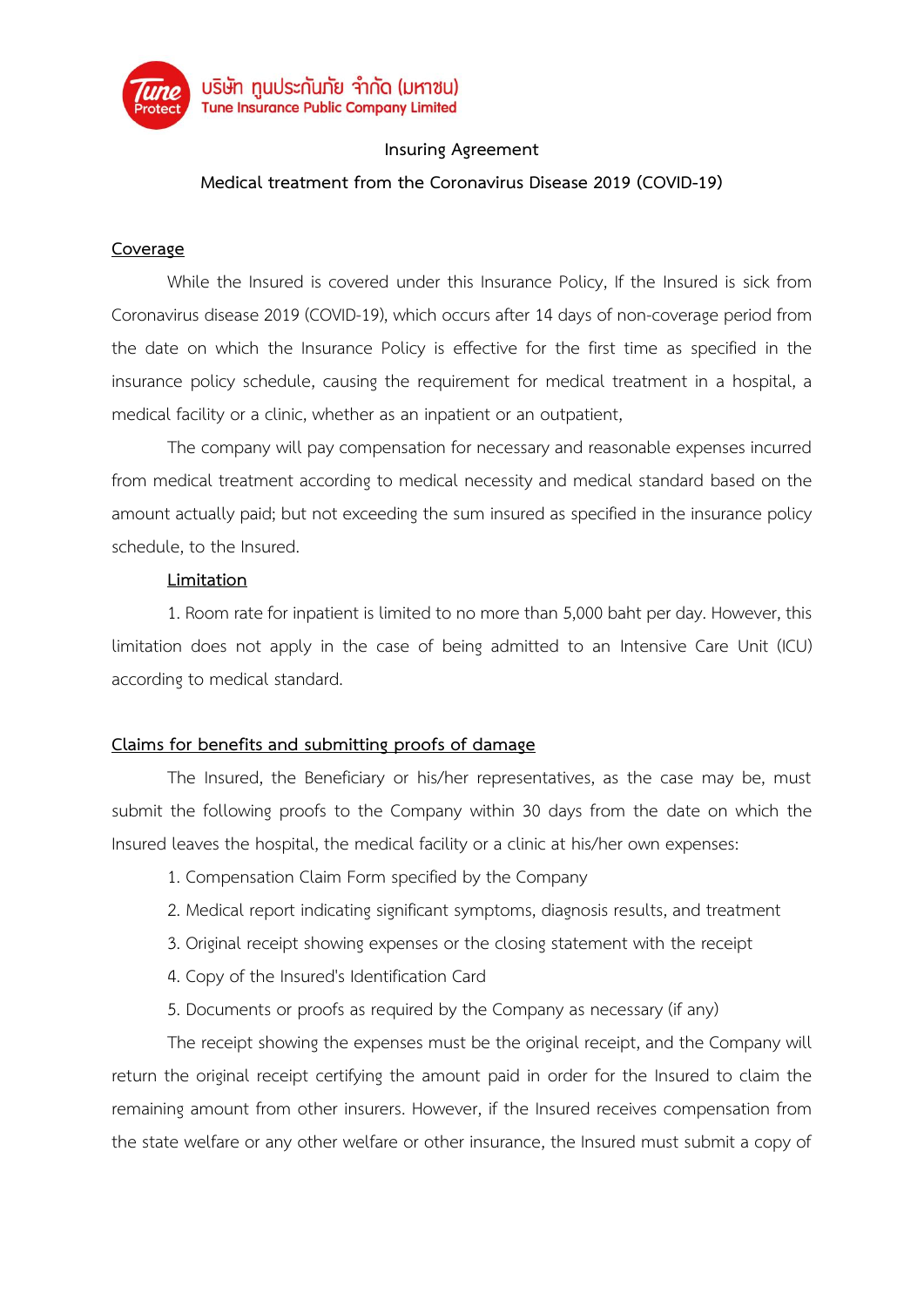

the receipt certifying the amount paid by the state welfare or other agencies in order to claim the remaining amount from the Company.

Failure to submit the proofs within the afore-mentioned period does not deteriorate the right to claim, if it can be demonstrated that there are reasonable grounds for failing to submit such proofs within the specified period, but the submission has been made as soon as possible.

**Additional exclusions (Applicable to the Insuring Agreement: Medical Treatment from the Coronavirus Disease 2019 (COVID-19) only)**

**Insurance under this Insuring Agreement does not cover any loss or damage caused by or as a result of the following reasons:**

**1. special nursing wages, any supporting equipment (except crutches), patient's wheelchair, prosthesis outside the body, alternative medicine, acupuncture**

**2. Sicknesses caused by Coronavirus Disease 2019 (COVID-19) (including complications) occurring during the non-coverage period**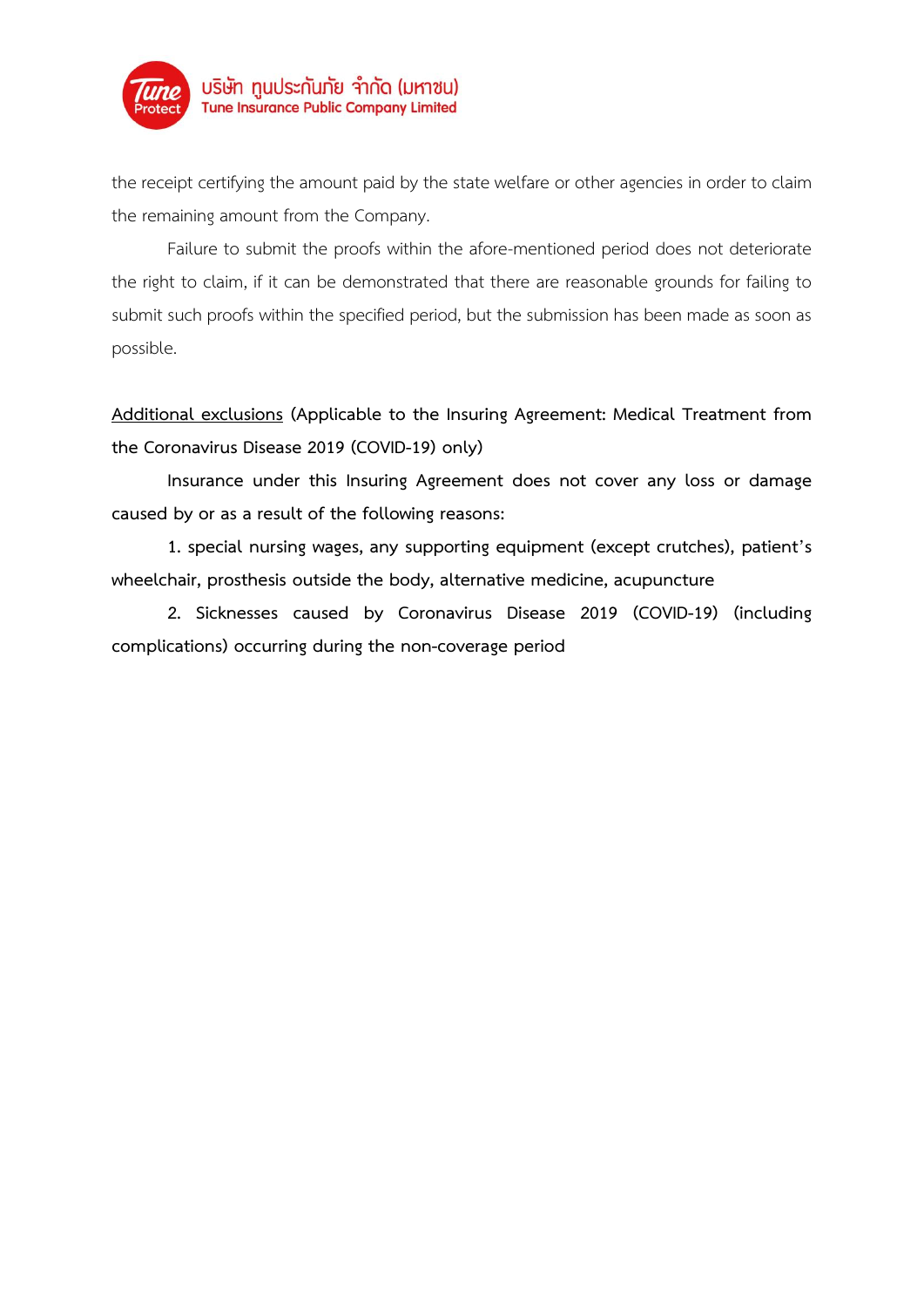

## **Insuring Agreement**

# **Coma sickness due to the impact from vaccination to prevent Coronavirus Disease 2019 (COVID-19)**

## **Additional definition**

| Insurance fraud | means | a fraudulent claim for benefits under an Insurance Policy |              |  |  |  |  |                                                            |
|-----------------|-------|-----------------------------------------------------------|--------------|--|--|--|--|------------------------------------------------------------|
|                 |       |                                                           |              |  |  |  |  | or providing false proofs in any claim, including          |
|                 |       |                                                           |              |  |  |  |  | intentionally causing injury or sickness in order to claim |
|                 |       |                                                           | compensation |  |  |  |  |                                                            |

## **Coverage**

During the period that this Insurance Policy is in force, if the Insured receives vaccination to prevent Coronavirus Disease 2019 (COVID-19) that has been certified or approved by the Food and Drug Administration (FDA) and it causes the Insured suffering from Coma due to the impact of vaccination to prevent Coronavirus Disease 2019 (COVID-19), which has the characteristics as defined while the Insured is still alive, the Company will pay compensation according to the sum insured as specified in the insurance policy schedule to the Insured.

#### **Coma**

Coma means fainting or loss of consciousness diagnosed by an internist or a neurosurgeon with all of the following characteristics detected:

1. unavoidably rely on life support equipment to sustain life

2. no response to external stimuli for at least 96 hours

3. being assessed as permanent brain damage resulting in permanent inability to perform any daily activities after 30 days from the date of fainting or loss of consciousness

This does not include fainting or loss of consciousness caused directly by alcohol consumption or drug abuse.

**Additional terms and conditions (Applicable only to the Coma sickness due to the impact of vaccination to prevent Coronavirus Disease 2019 (COVID-19) only)**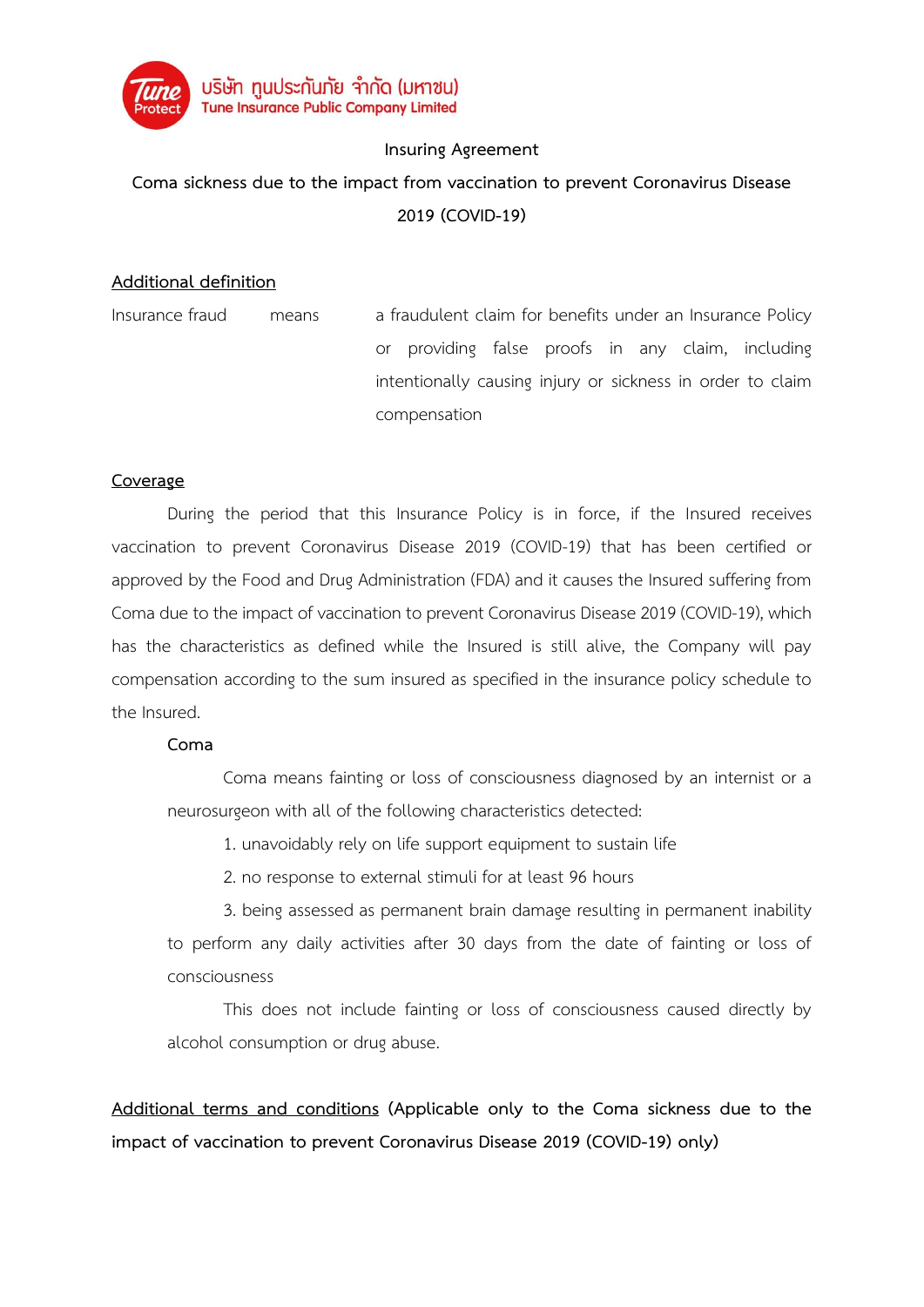

## **Claims for benefits and submitting proofs of damage**

The Insured, the Beneficiary or his/her representatives, as the case may be, must submit the following proofs to the Company within 30 days from the date on which the Insured becomes Coma sickness due to the impact of vaccination to prevent Coronavirus Disease 2019 (COVID-19) at his/her own expenses:

1. Compensation Claim Form specified by the Company

2. A medical report confirming Coma sickness caused by the impact of vaccination to prevent Coronavirus Disease 2019 (COVID-19)

3. Documents confirming from a hospital or a medical facility that the Insured has been vaccinated to prevent Coronavirus Disease 2019 (COVID-19)

- 4. The insured's medical treatment records (if any)
- 5. Copy of the Insured's Identification Card
- 6. Documents or proofs as required by the Company as necessary (if any)

Failure to submit the proofs within the afore-mentioned period does not deteriorate the right to claim, if it can be demonstrated that there are reasonable grounds for failing to submit such proofs within the specified period, but the submission has been made as soon as possible.

**Additional exclusions (Applicable to Insuring Agreement: Coma sickness due to the impact from vaccination to prevent Coronavirus Disease 2019 (COVID-19) only)**

**This insurance does not cover any loss or damage caused by or as a result of the following reasons:**

**1. vaccination to prevent Coronavirus Disease 2019 (COVID-19) which the vaccine is not certified or approved by the Food and Drug Administration: FDA**

**2. vaccination to prevent coronavirus disease 2019 (COVID-19) before the date on which the coverage under this Insurance Policy is effective for the first time (this exclusion will not apply in case of the renewal insurance policy.)**

**3. The insured commits insurance fraud.**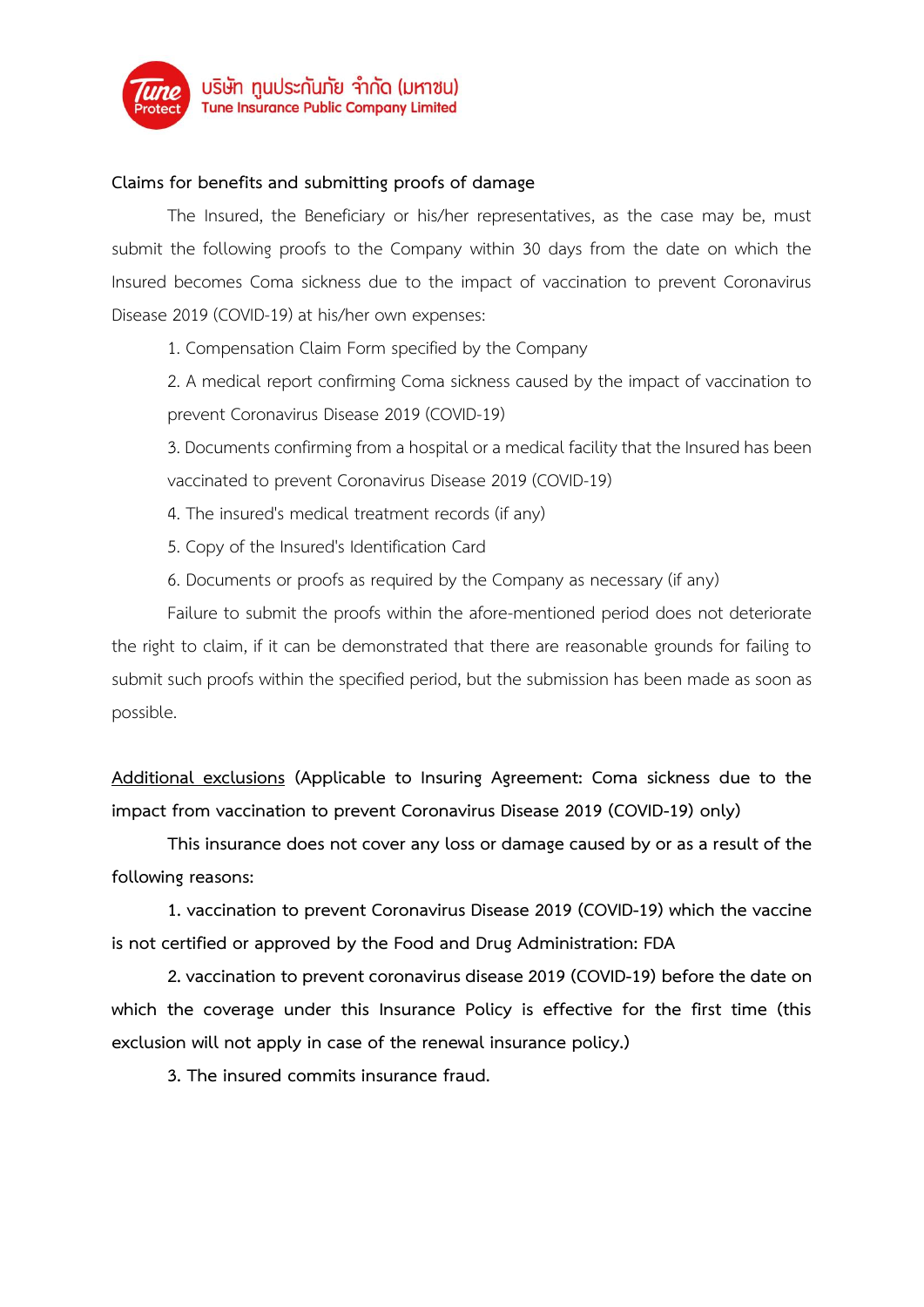

# **Coverage for medical treatment benefit due to infection of COVID-19 which occurs after COVID-19 vaccination**

## **Additional Definitions**

| 1. Room rate for the inpatient means | inpatient room charges, patient food, nursing      |
|--------------------------------------|----------------------------------------------------|
|                                      | service fees and services provided in a hospital   |
|                                      | or a medical facility providing each day           |
| means                                | medical treatment or<br>disease<br>diagnosis,      |
|                                      | prevention by means of Thai traditional            |
|                                      | Thai local<br>medicine,<br>Chinese<br>medicine,    |
|                                      | medicine or other methods that are not             |
|                                      | conventional medicine                              |
| means                                | fraudulent claim for benefits under Insurance      |
|                                      | Policy or declaring false proofs in any claim,     |
|                                      | including intentionally causing injury or sickness |
|                                      | in order to claim compensation                     |
|                                      |                                                    |

#### **Coverage**

During the period that this Insurance Policy is in force, if the Insured receives vaccination to prevent Coronavirus Disease 2019 (COVID-19) that has been certified or approved by the Food and Drug Administration (FDA) and it causes the impact of vaccination to prevent Coronavirus Disease 2019 (COVID-19) and requires medical treatment as an inpatient in a hospital or a medical facility according to medical necessity and medical standard.

The Company will pay compensation for necessary and reasonable expenses incurred from medical treatment as an inpatient in a hospital or a medical facility according to medical necessity and medical standard based on the amount actually paid; but not exceeding the sum insured per one stay and/or the sum insured per policy year (if any) as specified in the insurance policy schedule, to the Insured.

If the insured has already received compensation from state welfare or any other welfare or from other insurance, the Company will be liable only for the remaining amount of medical expenses.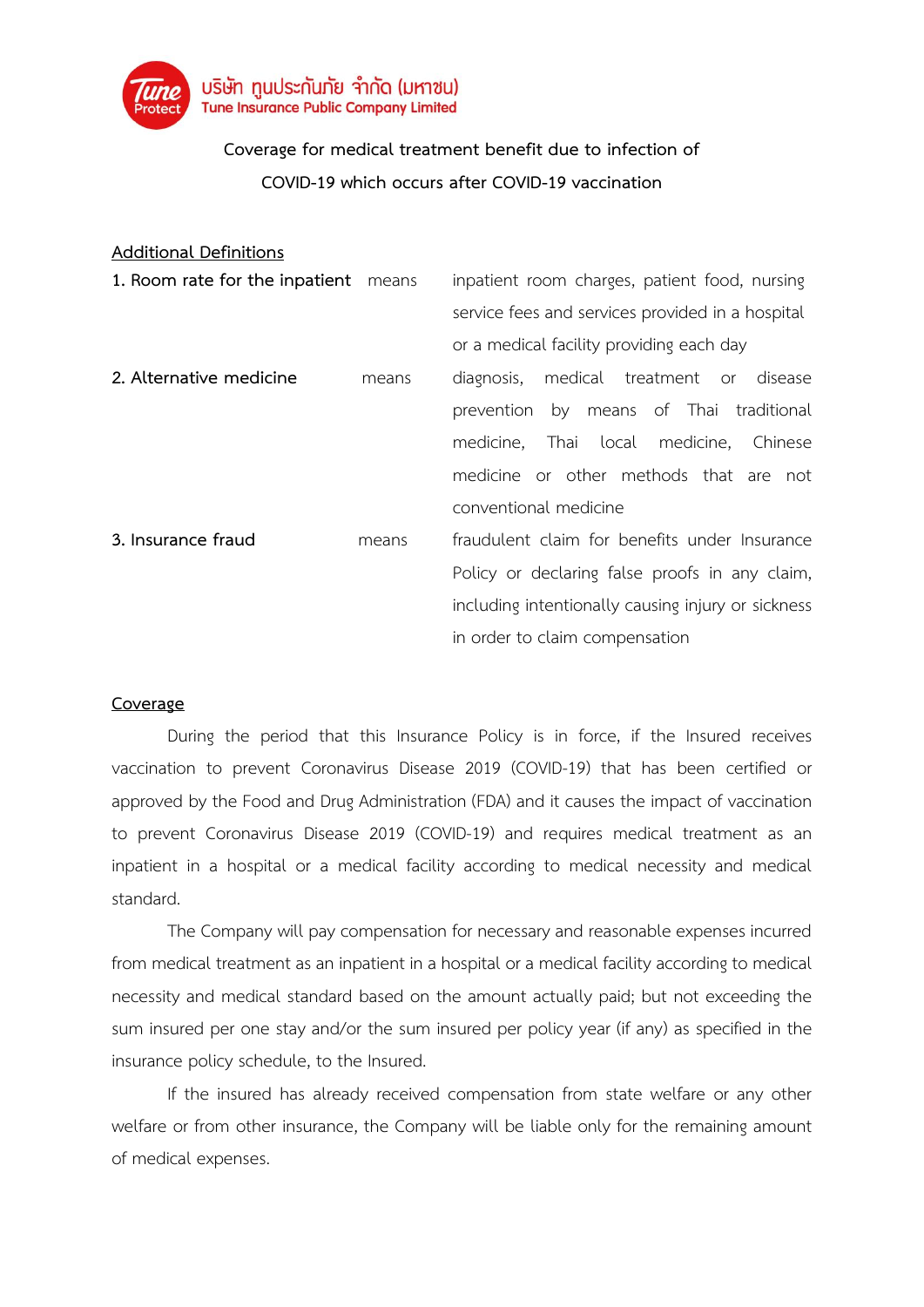

**Additional limitations (Applicable to Insuring Agreement: Medical treatment as an inpatient as a result of the impact from vaccination to prevent Coronavirus Disease 2019 (COVID-19) only)**

1. Room rates for the inpatient are limited to no more than 5,000 baht per day.

However, this limitation does not apply in the case of being admitted to the Intensive Care Unit (ICU) according to medical standard.

2. Take-home medication costs according to medical necessity for continual treatment directly and in accordance with the sickness being treated. The company will compensate according to the amount actually paid, but not exceeding 3,000 baht per one hospital stay.

# **Additional terms and conditions (Applicable to Insuring Agreement: Medical treatment as an inpatient as a result of the impact from vaccination to prevent Coronavirus Disease 2019 (COVID-19) only)**

## **Claims for benefits and submitting proofs of damage**

The Insured, the Beneficiary or his/her representatives, as the case may be, must submit the following proofs to the Company within 30 days from the date on which the Insured leaves the hospital or the medical facility at his/her own expenses:

1. Compensation Claim Form specified by the Company

2. Medical report indicating significant symptoms, diagnosis results, and treatment, as well as the date of diagnosis

3. Documents confirming from ahospital or a medical facility that the Insured has been vaccinated to prevent Coronavirus Disease 2019 (COVID-19)

- 4. Copy of the medical treatment records from the hospital or the medical facility
- 5. Original receipt showing expenses or the closing statement with the receipt
- 6. Copy of the insured's Identification Card
- 7. Documents or proofs as required by the company as necessary (if any)

The receipt showing the expenses must be the original receipt, and the Company will return the original receipt certifying the amount paid in order for the Insured to claim the

remaining amount from other insurers. However, if the Insured receives compensation from the state welfare or any other welfare or other insurance, the Insured must submit a copy of